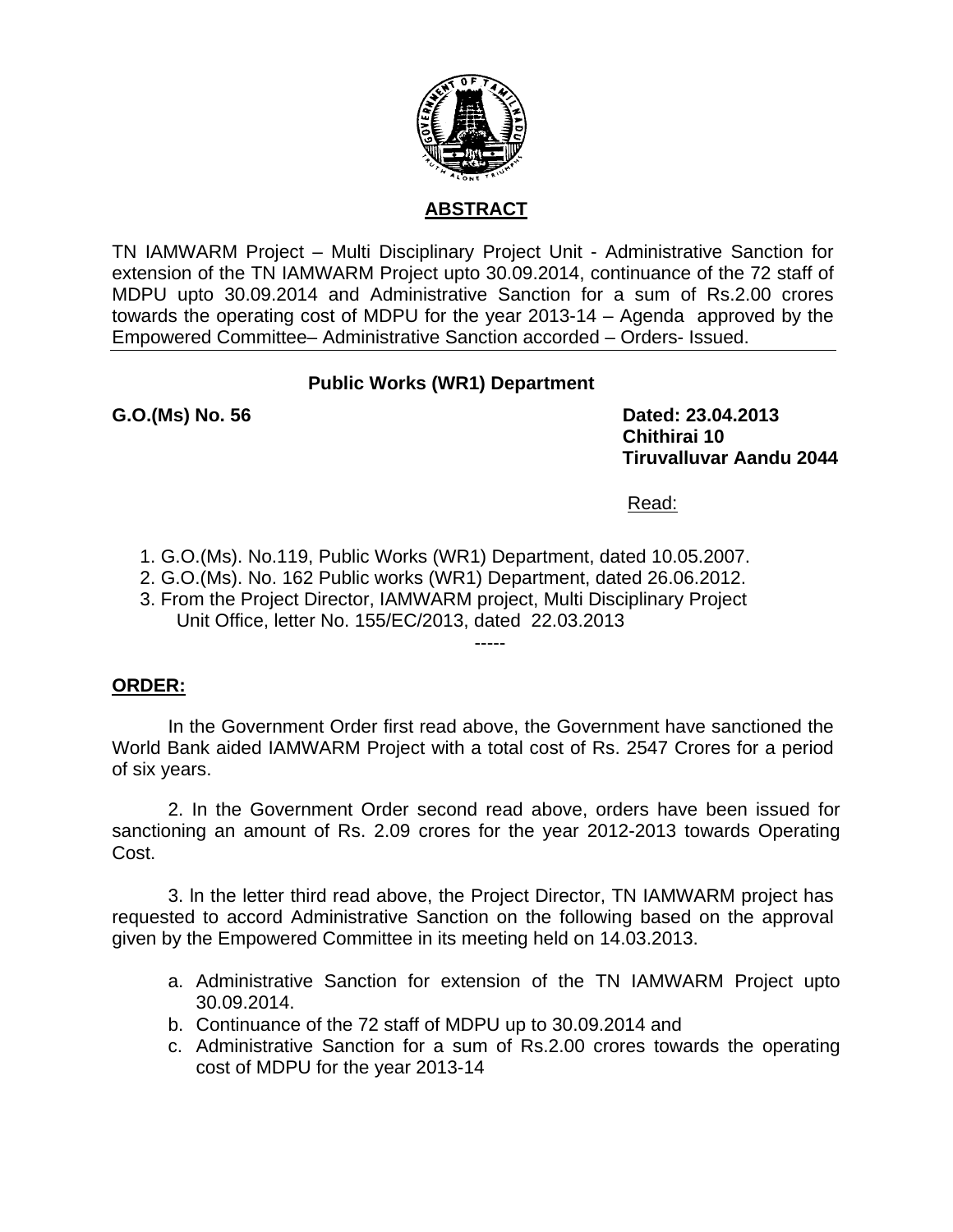4. Accordingly, the Government have decided to accept the proposal of the Project Director, TN IAMWARM Project as recommended by the Empowered Committee and accord sanction as follows:-

- a. Administrative Sanction for extension of the TN IAMWARM Project period from 1.4.2013 to 30.09.2014.
- b. Continuance of the 72 staff of MDPU upto 30.09.2014 (as detailed in Annexure I).
- c. Administrative sanction for a sum of Rs.2.00 crores (Rupees Two Crores only) towards the operating cost of MDPU for the year 2013-14 (as detailed in Annexure II).

5. The expenditure sanctioned in para 4 (c) above shall be debited to the following head of account:

"2701 - Major and Medium Irrigation – 80 – General – 001 Direction and Administration – Schemes in the Twelfth Five Year Plan – II – State plan – PD – Multi Disciplinary Project Unit in Tamil Nadu Irrigated Agriculture Modernization and Water Bodies Restoration and Management Project (IAMWARM )" [Detailed heads as mentioned in the enclosed Annexure - II]

 6. Necessary additional funds over and above the provisions made in BE 2013-14 will be made in RE/FMA, 2013-14 by way of re-appropriation of excess provisions available within the sub-head of account. Pending provision of funds by way of reappropriation, the Project Director, TN IAMWARM Project is authorized to incur the expenditure and requested to include necessary additional provision while sending the proposals RE/FMA 2013-14 in respect of certain items, which exceeds the Budget Estimate for the year 2013-14 without fail.

 7. This order issues with the concurrence of the Finance Department vide its U.O. No. 18898/PW.II/13 dated 23.04.2013 with Additional Sanction Ledger No. 125 (One Hundred and Twenty Five)

# **(BY ORDER OF THE GOVERNOR)**

## **M. SAI KUMAR SECRETARY TO GOVERNMENT**

To

The Additional Chief Secretary to Government, Planning Development and Special Initiatives Department, Chennai -9.

The Principal Secretary to Government, Finance Department, Chennai-9.

The Agricultural Production Commissioner and Secretary to Government, Agriculture Department, Chennai -9.

The Secretary to Government, Animal Husbandry, Dairying and Fisheries Department, Chennai-9.

The Project Director, TN IAMWARM Project, Multi Disciplinary Project Unit Office, Chennai-5.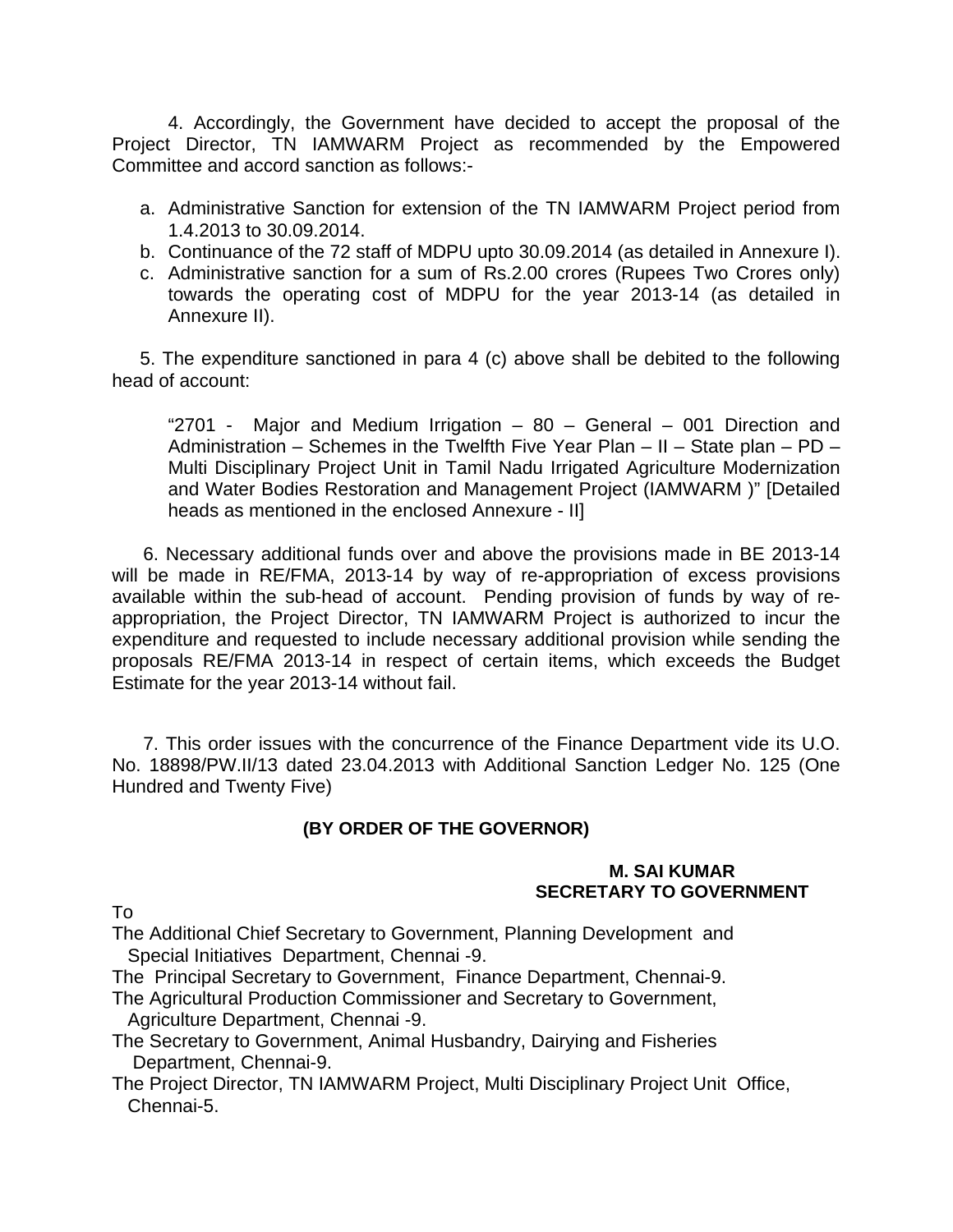The Engineer-in-Chief, Water Resources Department, Chennai-5.

The Commissioner of Horticulture and Plantation Crops, Chennai-5.

The Commissioner, Animal Husbandry and Veterinary Services, DMS Compound, Teynampet, Chennai-6.

The Commissioner of Agriculture, Agriculture Department, Chennai-5.

The Commissioner of Agricultural Marketing and Agricultural Business, Guindy, Chennai-32.

The Director of Fisheries, DMS compound, Teynampet, Chennai-6.

The Chief Engineer, Agricultural Engineering Department, Anna Salai, Nandanam, Chennai-35.

The Vice chancellor, Tamil Nadu Agriculture university, Coimbatore – 641 003.

The Registrar, Tamil Nadu Agriculture University, Coimbatore - 641 003.

The Accountant General (Audit -l), Chennai - 18.

The Accountant General (A&E), Chennai - 18.

The Pay and Accounts Officer (East), Chennai - 8.

The Pay and Accounts Officer (Secretariat), Chennai-9.

# Copy to:

The Senior Personal Assistant to Minister (Public Works), Chennai-9.

The Private Secretary to Secretary to Government, Public Works Department, Chennai-9

The Finance (PW .ll/ BG. ll ) Department, Chennai-9 SF/SC.

# **// FORWARDED / BY ORDER //**

**SECTION OFFICER**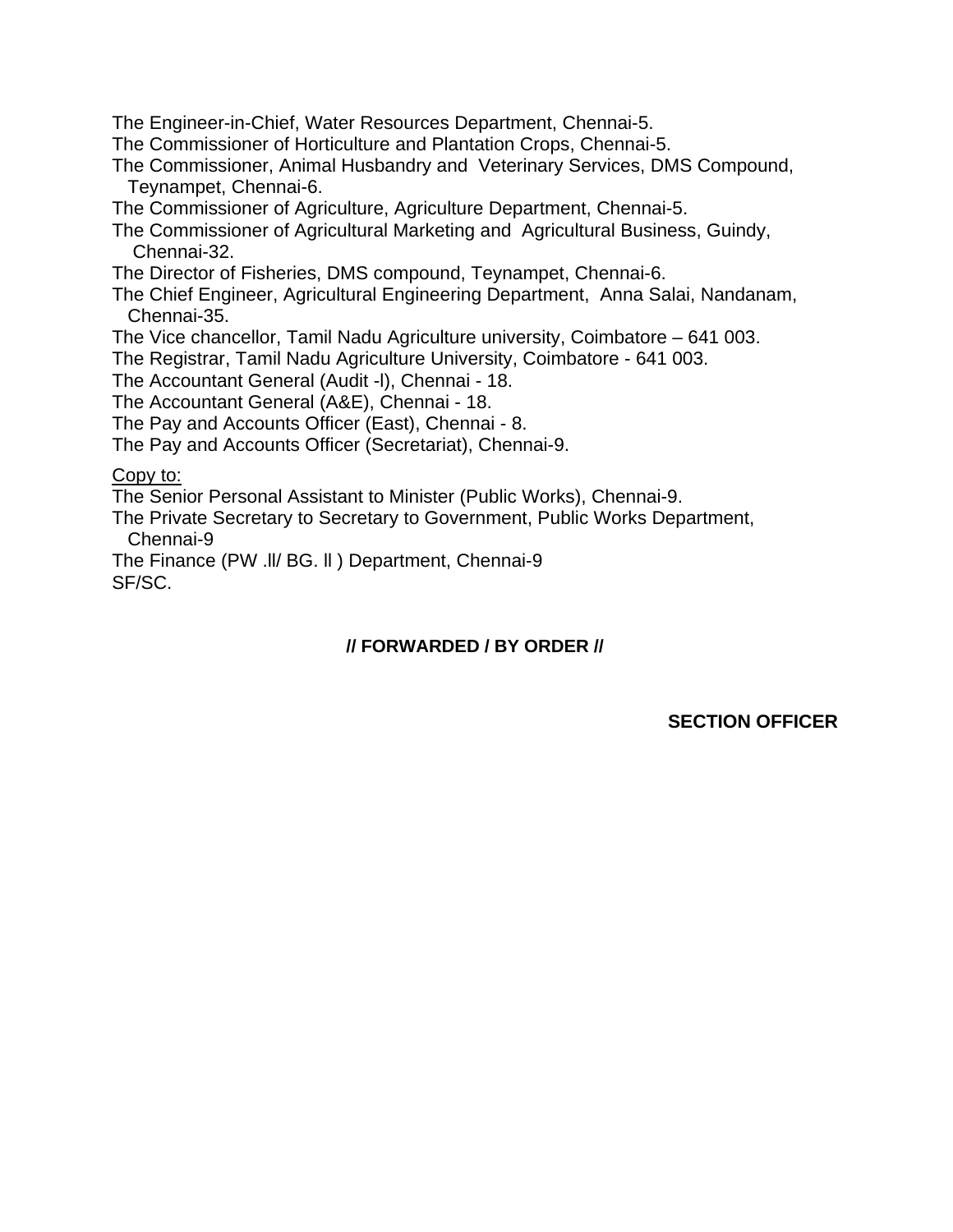# Public Works (WR1) Department

- Sub: Establishment TN IAMWARM Project MDPU Office i) Administrative Sanction for extension of the TN IAMWARM Project upto 30.09.2014, - ii) continuance of the staff of MDPU up to  $30.09.2014$  and  $-$  iii) Administrative sanction for a sum of Rs. 2.00 Crores towards the operating cost of MDPU for the year 2013-14 – Agenda Approved by the Empowered Committee – on 14.03.2013 – Orders – Requested – Regarding.
- Ref: From the Project Director, IAMWARM, Chennai -5, Letter No. MDPU/F155/EC/E1/2013 dated 22.03.2013.

### \*\*\*\*\*\*\*\*\*\*\*\*\*\*

 The letter received from the Project Director, IAMWARM on page 1-2 cf. may be perused.

2. The following Agenda was placed before the  $11<sup>th</sup>$  meeting of the Empowered Committee held on 14.03.2013 at 3.45 p.m. in the Chief Secretary's Conference Hall, Chennai – 9.

- a. Administrative Sanction for extension of the TN IAMWARM Project upto 30.09.2014.
- b. Continuance of the staff of MDPU (as detailed in Annexure I) upto 30.09.2014 and
- c. Administrative sanction for a sum of Rs. 2.00 Crores towards the Operating Cost of MDPU for the year 2013-14 (Annexure II) .

In G.O. Ms. No. 119, PW (WR1) Department dated 10.05.2007, the Government have sanctioned the World Bank aided IAMWARM Project with a total cost of Rs.2547 Crores for a period of six years. The World Bank has approved the DPRs for 61 sub basins and the project is being implemented in these sub basins. Amaravathi sub basins has been included in the Project.

The Government of India and the World Bank have agreed to extend the project up to 30.09.2014 in order to utilize the savings from the outlay of the Project (Annexure I). It is proposed to extend the TN IAMWARM Project up to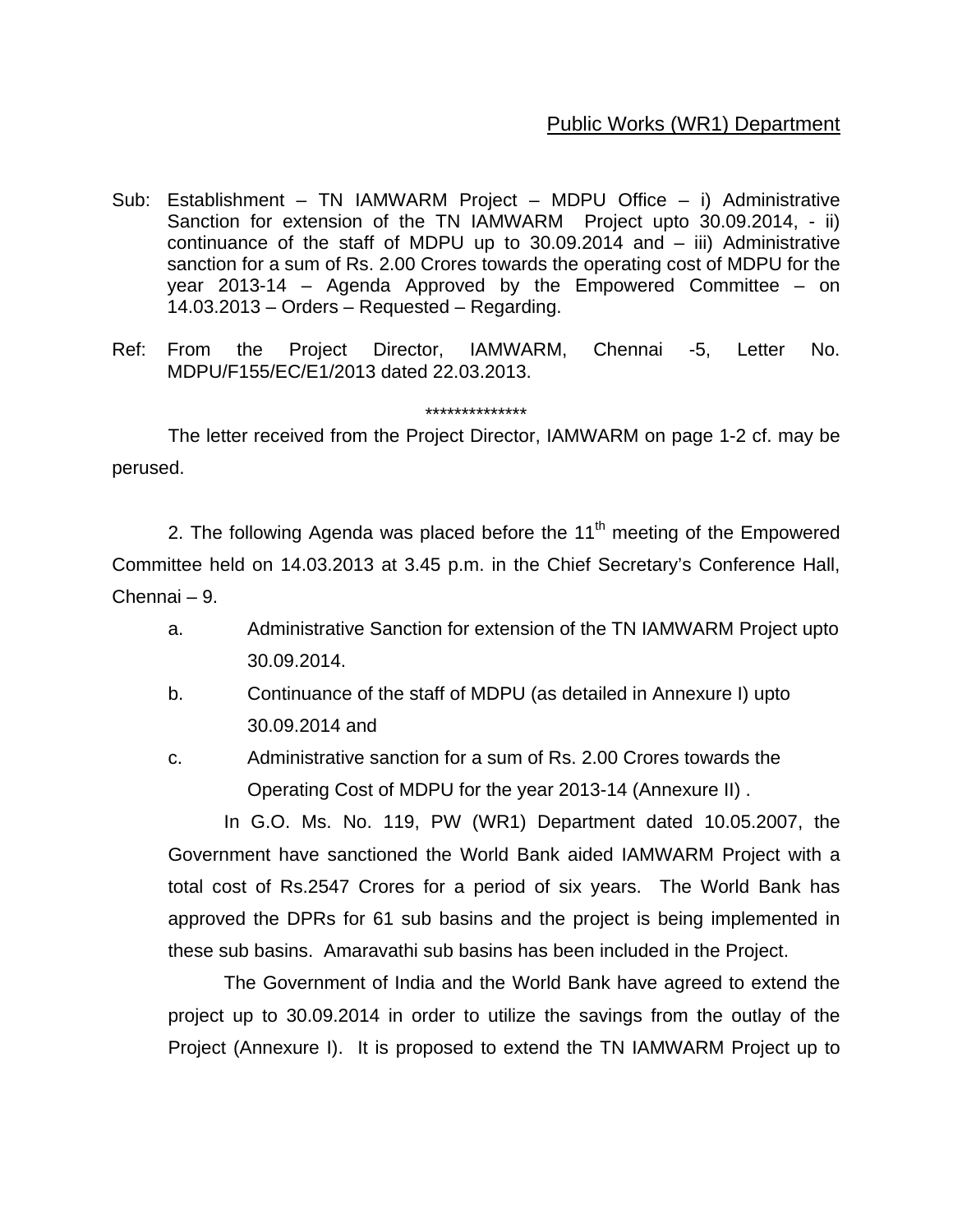30.09.2014. The existing 72 staff of MDPU as detailed in Annexure II may also be continued till the end of the Project, i.e, up to 30.09.2014.

The Project provides an amount of Rs. 37.50 Crores for the MDPU for the Project Period of six years from 01.04.2007 to 31.03.2013. A sum of Rs. 25.05 Crores has been spent so far upto 28.02.2013 and a balance of Rs. 12.45 Crores is available for MDPU operating costs.

An estimate for Rs. 2.00 Crores has been prepared towards operating cost of MDPU for the year 2013-14. the estimate includes the payment of expenses of small consultancies, training, consolidated pay and wages of contract employees, etc. The operating cost of MDPU is reimbursed by the World Bank as per Legal Agreements. The balance amount will be utilized for the M & E consultancy fees and Internal Audit Consultancy fees etc., for which separate sanction orders were issued by the Government.

The Empowered Committee has approved the above proposal.

3. Hence the Project Director, IAMWARM has requested to issue order on the following proposals based on the recommendation of the Empowered Committee.

a. Administrative Sanction for extension of the TN IAMWARM Project upto 30.09.2014.

b. Continuance of the staff of MDPU (as detailed in Annexure I)

c. Administrative sanction for a sum of Rs. 2.00 Crores towards the Operating Cost of MDPU for the year 2013-14 (as detailed in Annexure  $II$ ).

4. In view of the above, it is for orders whether the above proposals of the Project Director, IAMWARM as recommended by the Empowered Committee may be agreed to Subject to orders, a draft order is submitted below for approval. Finance may see before issue.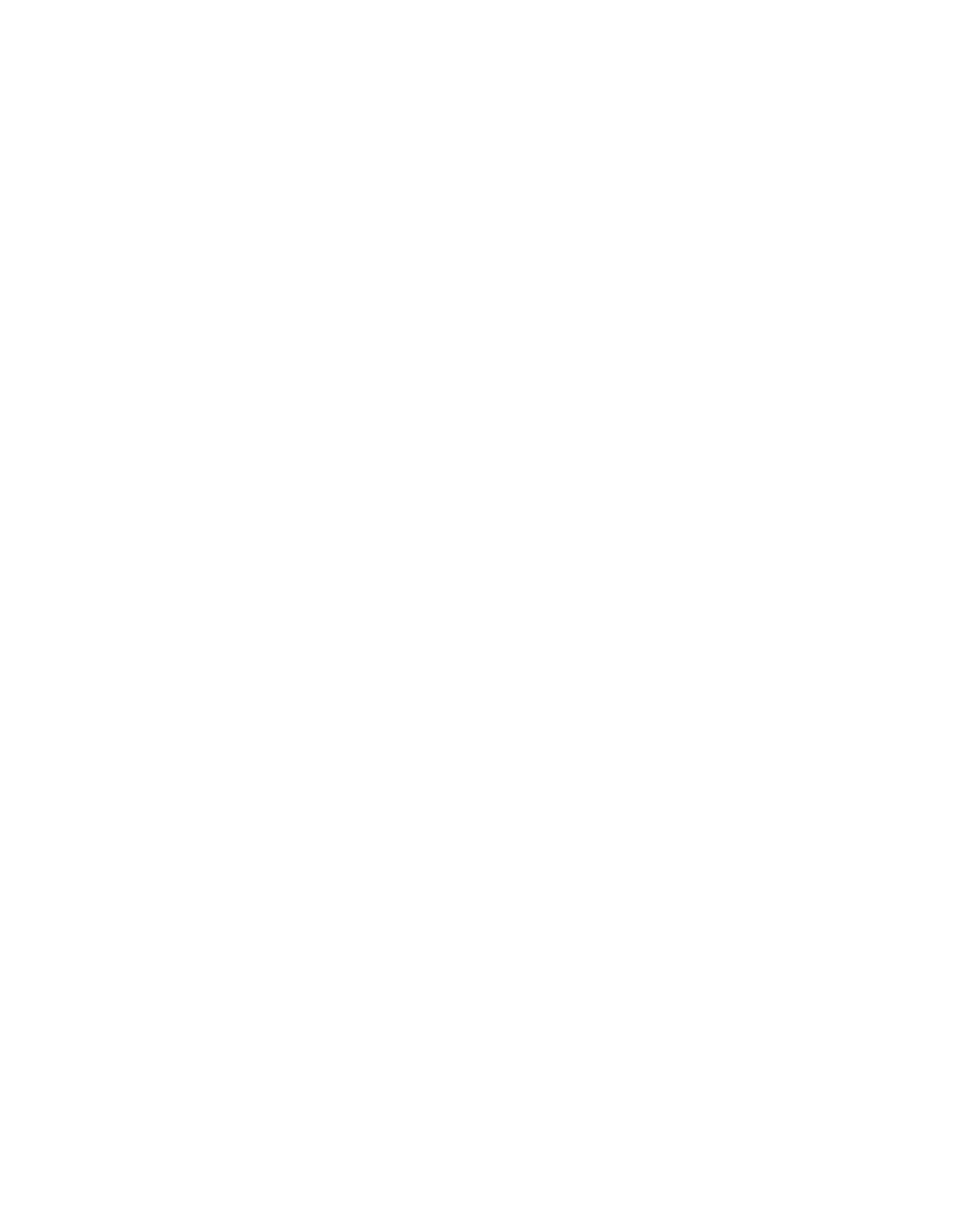## **Public works (WR1) Department**

# **ABSTRACT**

TN IAMWARM Project – MDPU Office - i) Administrative Sanction for extension of the TNIAMWARM Project upto 30.09.2014, ii) continuance of the staff of MDPU up to 30.09.2014 and iii) Administrative sanction for a sum of Rs.2.00 Crores towards the operating cost of MDPU for the year 2013-14 – Agenda Approved by the Empowered Committee– Administrative Sanction accorded – Orders- Issued.

## **Public Works (WR1) Department**

## **G.O (MS) No. Dated .03.2013**

## Read:

- 1. G.O (Ms.) No.119, Public Works (WR1) Department, Dt.10.05.2007
- 2. G.O.Ms. No. 162 Public works (WR1) Department, Dated 26.06.2012.
- 3. From the Project Director, IAMWARM project, Multi Disciplinary Project Unit office Letter No. 155/EC/2013, dated 22.03.2013

## **ORDER:**

 In the Government Order first read above, the Government have sanctioned the World Bank aided IAMWARM Project with a total cost of Rs. 2547 Crores for a period of six years.

-----

2. In the G.O.  $2^{nd}$  read above, orders have been issued sanctioning an amount of Rs. 2.09 crores for the year 2012-2013 towards Operating Cost.

3. In the letter  $3<sup>rd</sup>$  read above, the Project Director, TN IAMWARM project has requested to accord Administrative Sanction on the following based on the approval given by the Empowered Committee in its meeting held on 14.03.2013.

- d. Administrative Sanction for extension of the TNIAMWARM Project upto 30.09.2014.
- e. continuance of the staff of MDPU up to 30.09.2014 and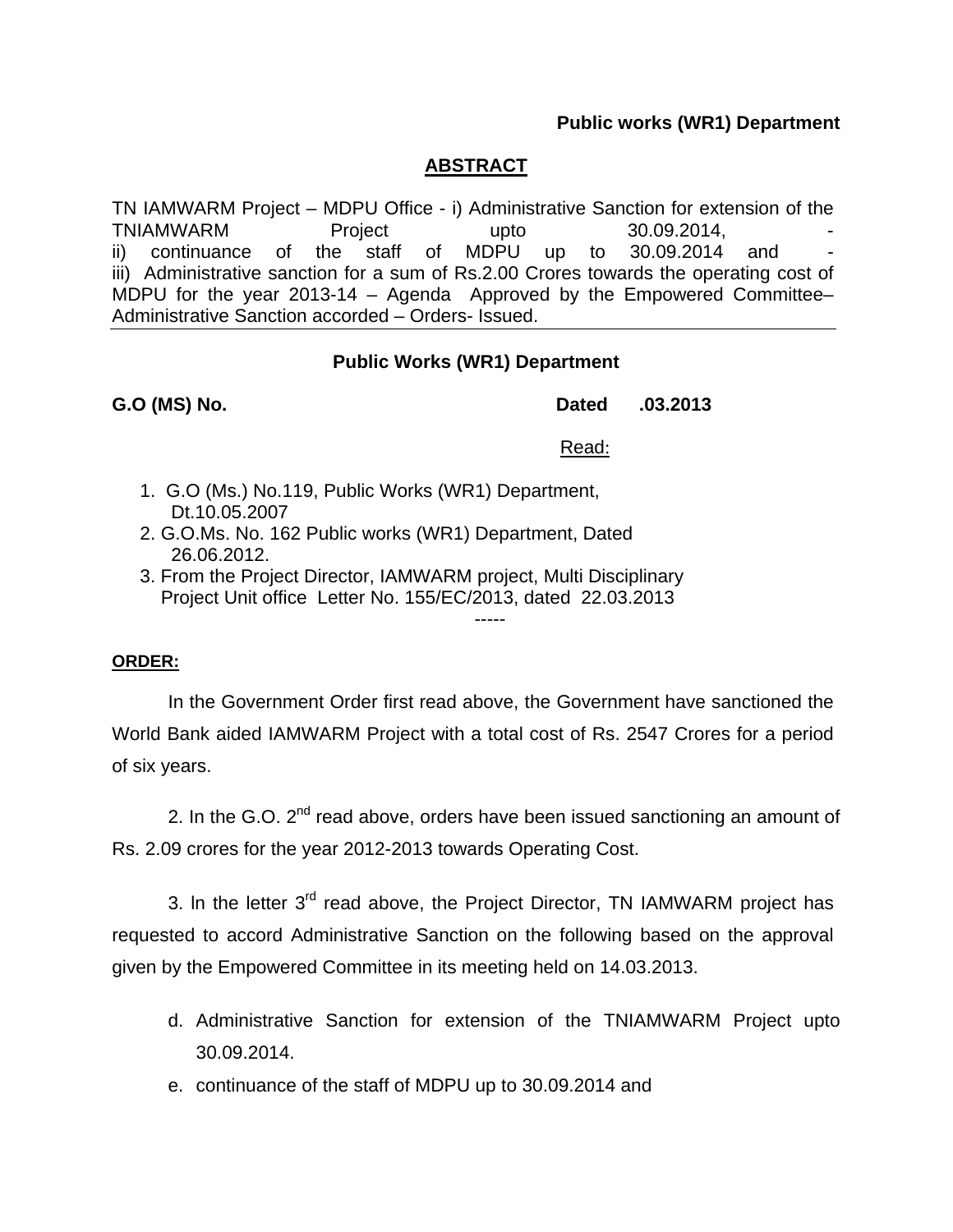f. Administrative sanction for a sum of Rs.2.00 Crores towards the operating cost of MDPU for the year 2013-14

4. Accordingly, the Government accepted the recommendation of the proposal of the Project Director, IAMWARM as recommended by the Empowered Committee and accord sanction for the following:-

- d. Administrative Sanction for extension of the TNIAMWARM Project period from 1.4.2013 to 30.09.2014.
- e. Continuance of the staff of MDPU up to 30.09.2014 (as detailed in Annexure I).
- f. Administrative sanction for a sum of Rs.2.00 Crores towards the operating cost of MDPU for the year 2013-14 (as detailed in Annexure II).

 5. The expenditure sanctioned in para 2 above shall be debited to the following head of account:

"2701 - Major and Medium Irrigation – 80 – General – 001 Direction and Administration – Schemes in the Twelfth Five Year Plan – II – State plan – PD – Multi Disciplinary Project Unit in Tamil Nadu Irrigated Agriculture Modernization and Water Bodies Restoration and Management Project (IAMWARM )" [Detailed heads as mentioned in the enclosed Annexure]